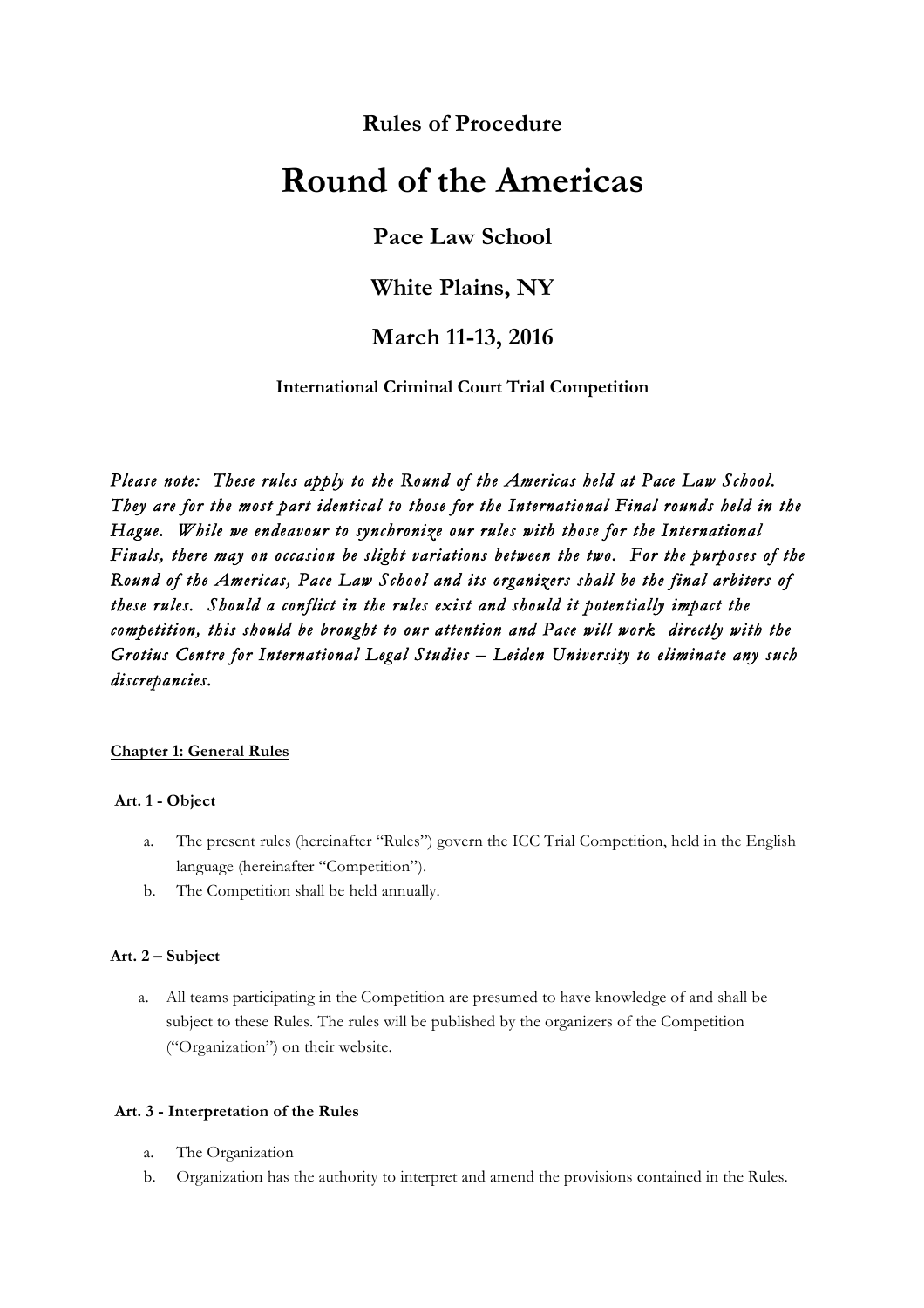c. The Organization reserves the right to make changes when necessary. Any changes made will be communicated to the team(s) most likely to be affected

#### **Art. 4 - Aim of the Competition**

The Competition aims to encourage university students to gain familiarity with the ICC mandate and its rules by simulating its proceedings through arguing a hypothetical case. In addition, the Competition seeks to advance the ICC's mandate, functions, and jurisprudence, as well as other International Criminal Tribunals, in building strong relationship between universities and the ICC.

# **Art. 5 – Participation**

- a. Each country may be represented by a maximum of two (2) teams.
- b. Only actively enrolled students in undergraduate and postgraduate universities are eligible to participate.
- c. Non-law students may be considered eligible, provided that they have the requisite legal knowledge. It is each team's responsibility to ensure that its team members have a level of legal knowledge suitable for the Competition.
- d. Students with any professional legal experience, which includes qualification as a lawyer, but excludes legal internships, are not eligible to enter the Competition.
- e. Students aged 32 and older at the time of the Competition are not eligible to participate. The Organization reserves the right to make exceptions to this rule upon written request.
- f. A student can participate in the Competition as a speaker only once. A student who has previously participated in the Competition as a speaker is not eligible to re-enter the Competition as a speaker.
- g. A student who has previously participated in the Competition as a researcher is eligible to enter the Competition again as a speaker.

# **Art. 6 - Team Composition**

- a. Each team will be comprised of a maximum of:
	- 1. Three (3) speakers;
	- 2. Two (2) researchers;
	- 3. Two (2) coaches: one leading coach and one assistant coach;
- b. The coach is responsible for giving academic and scientific instructions to his/her team and represents both the university as well as the team before the Organization. Article 6 restrictions shall not apply to the leading and assistant coaches.
- c. Each team must submit in writing their team composition at the time of registration. Each university will be responsible for the selection of the team members and the designation of their coach(es).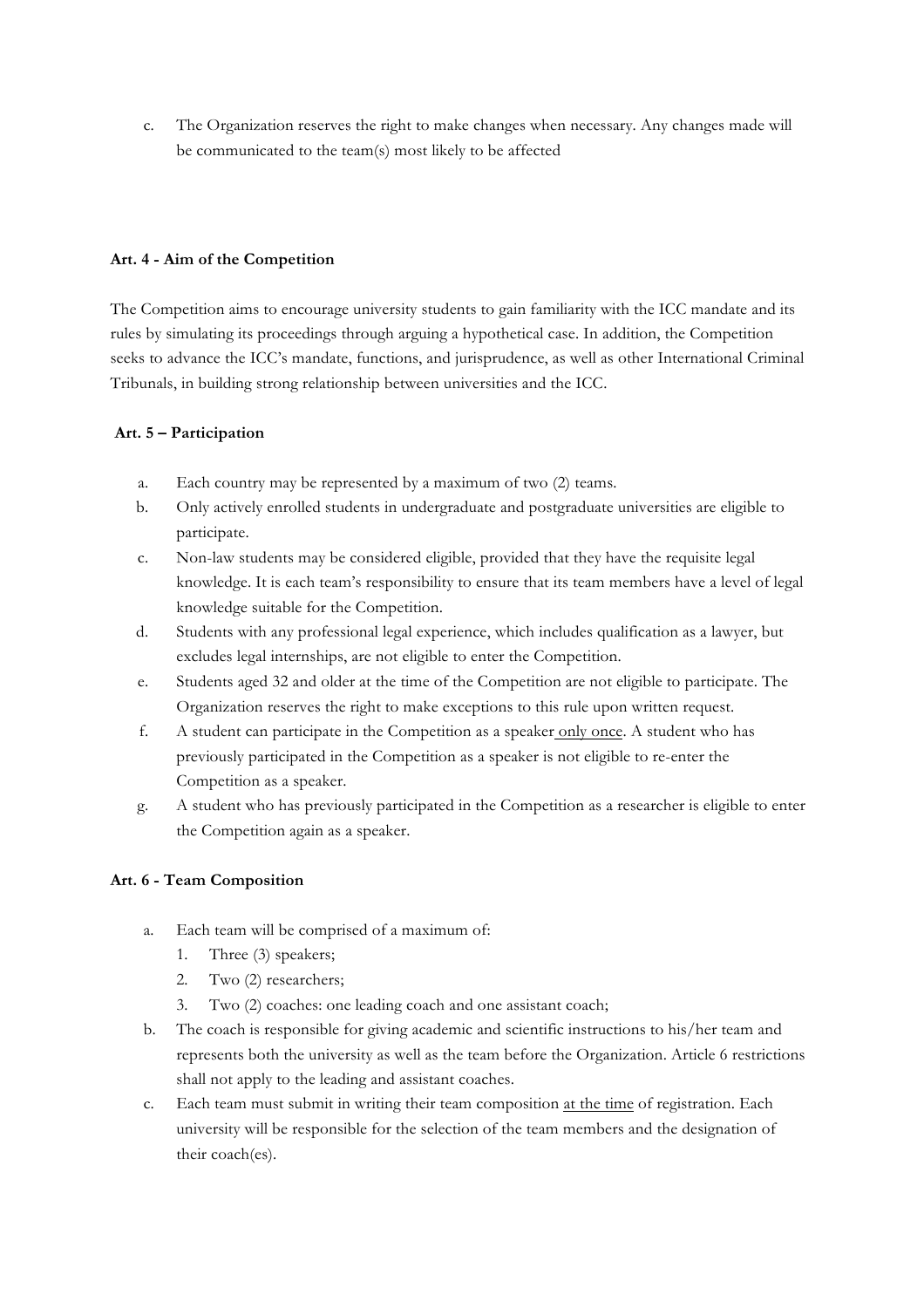- d. The maximum number of team representatives for each team cannot exceed seven (7). A team may be comprised of no fewer than three speakers without an explicit waiver received upon written request of the Organizers.
- e. Any other changes in team composition must also be submitted in writing before **February 10, 2016**. Any request for changes in team composition after this timeframe shall be rejected. However, the Organization reserves the right to allow team composition changes after this deadline in consideration of exceptional circumstances or in the interests and fairness of the Competition.

## **Chapter 2: Administrative Provisions**

## **Art. 7 - Team Registration**

- a. Registration for the Competition will open at **on 10 September 2015**.
- b. Each team can for register online via the Organization's Competition website.
- c. The deadline for registration is at 30 **November 2015 at 12:00 p.m (EST)**. A team cannot register after this date. Depending upon the number of teams registered, late registration may be allowed.

# **Art. 8 - Team Identification**

- a. In the interest of fairness and objectivity, each team shall be assigned an anonymous number prior to submission of their memorials.
- b. This number will be emailed to each team by the Organization.
- c. This number becomes the team's identifier throughout the Competition.

# **Art. 9 - Registration Fee**

- a. The Organization will issue an invoice for payment of the registration fee to eligible teams.
- b. Each team must pay their registration fee within seven (7) days of the date of the invoice was issued.
- c. Incomplete payment of registration fee renders that particular registration application invalid.
- d. The Organization reserves the right to accept late payment of registration fees for extraordinary circumstances.
- e. The registration fee will not be refunded under any circumstances.

# **Chapter 3: Competition Structure**

#### **Art. 10 - Structure**

a. The Americas Round of the Competition shall have two (2) consecutive phases, each independently graded: a written round (Memorials) and an oral round (Hearings).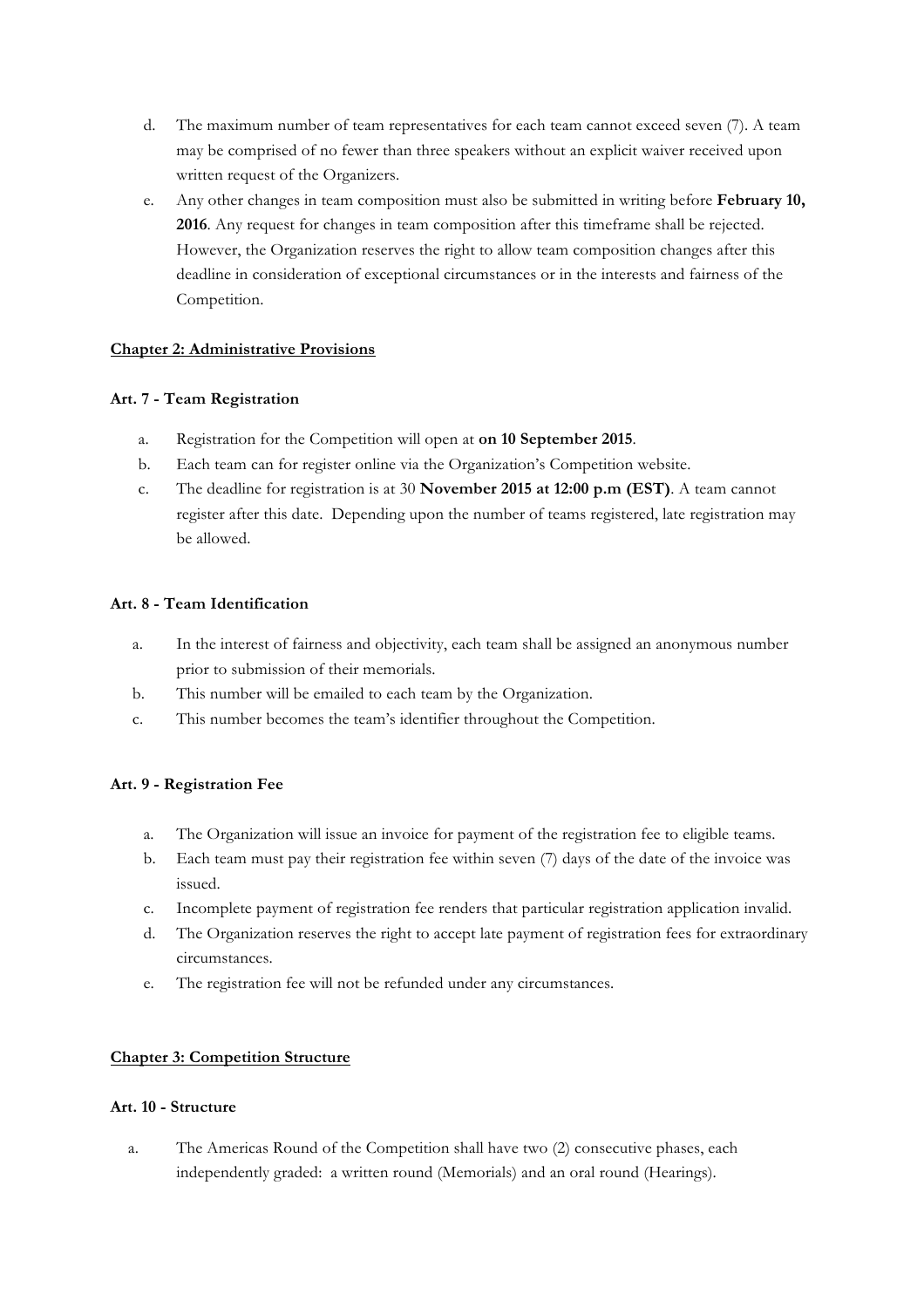- b. Each team shall address the Case in the roles of Defense Counsel, Government Counsel and the Prosecution, one memorial per role.
- c. Each team shall participate in three (3) oral rounds (the "Pre-Rounds") before the Bench members in the roles of Defense Counsel, Government Counsel and the Prosecution.
- d. The memorials and oral pleadings shall reflect a deep knowledge of the ICC rules and case law, as well as of International Criminal Law in general.

#### **Art. 11 - Semi-Final Round**

- a. The written and oral rounds are independently assessed. The sum of the scores obtained in both stages after the deduction of any penalty points will qualify the nine (9) best teams for the Semi-Final Round. This number may change based upon the number of schools registered to compete. The number of teams advancing to the Semi-Finals will be announced prior to the commencement of the Preliminary Rounds.
- b. The Semi-Final Round will consist only of an oral phase. The teams are free to choose which of their three speakers will present at the Semi-Final Round. They are not bound by the role the speakers presented in the Pre-Rounds.
- c. Subject to the exception set forth in Art. 12(a), the results of the written memorials will not be taken into account in assessing the final scores of the Semi-Final Round.

#### **Art. 12- Final Round**

- a. The winner of each Semi-Final round will proceed to the Final Round. Should there be less than nine (9) teams advancing to the Semi-Finals and only two Semi-Final matchup, the third team to advance will be selected from the two Semi-Final runner ups based on a formula giving 50% weight to the team's Semi-Final Round score and 50% weight to the team's combined score from the Preliminary Round oral and written phase.
- b. The teams are free to choose which of their three speakers will present at the Final Round. They are not bound by the role the speakers presented in the pre-rounds or Semi-Finals.
- c. The Bench of the Final Round will assess the substance of the arguments and the quality of the performance of the three teams. It will deliver its judgment and announce the winner of the Competition (to be picked at the discretion of the Bench, one vote per judge). The team winning the Final Round will be the winner, regardless of the scoring of the Memorials.

#### **Chapter 4: Memorial Provisions**

#### **Art. 13 - Submission of the Memorials**

a. All teams participating in the Round of the Americas organized by Pace Law School must submit their three (3) Memorials for each role by email **before 5:00 PM (Eastern-EST) on 8 February 2016**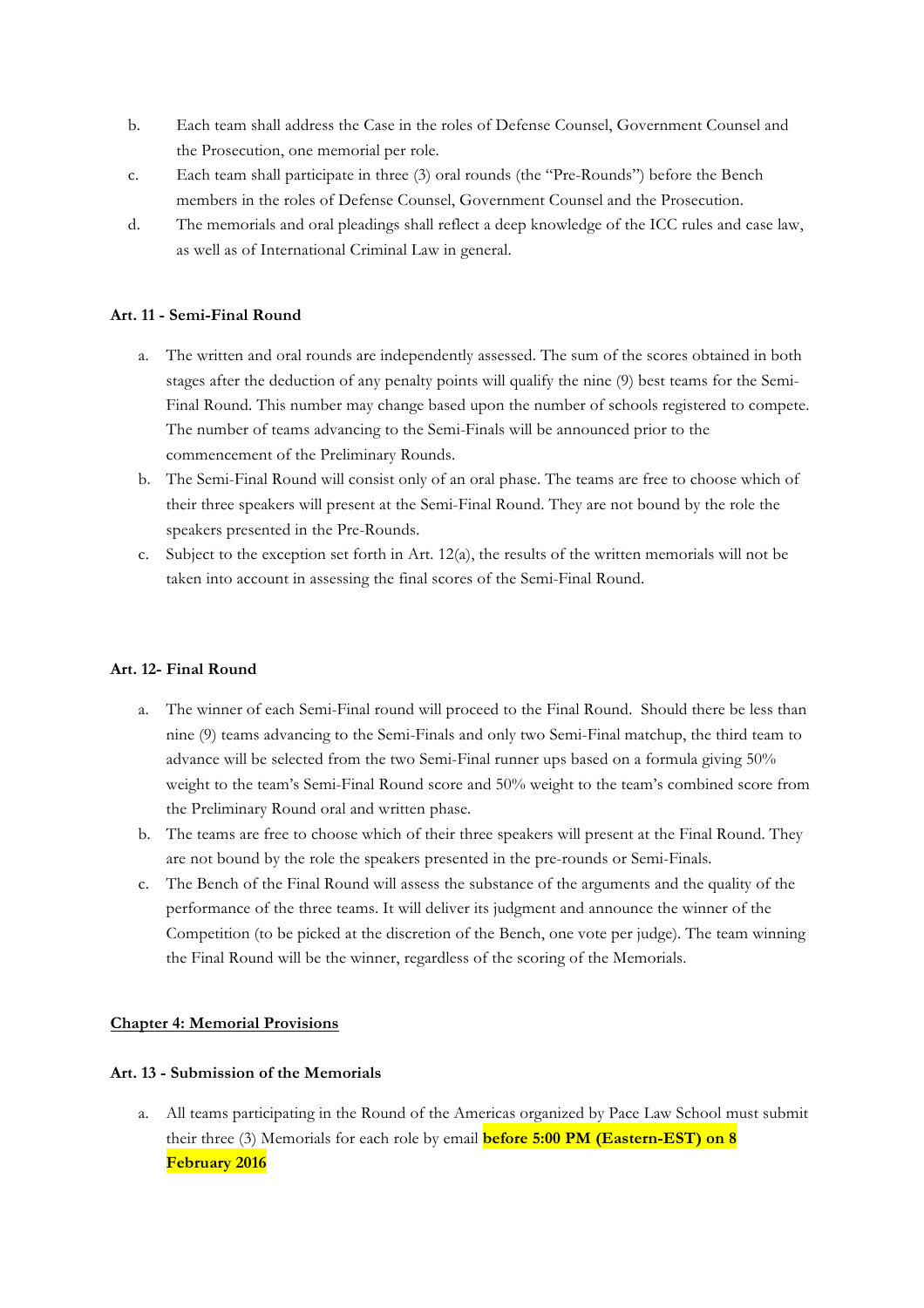b. Pace Law School will submit the Memorials of the winner and runner-up of the Round of the Americas to the Organization.

#### **Art. 14 - Identification in Memorials**

- a. Each team must omit the following references in their Memorials:
	- 1. names of team members;
	- 2. the members' and/or the university's country of residence;
	- 3. its nationality; and
	- 4. its university.
- b. Violations of this article will be sanctioned with fifty (50) penalty points.

# **Art. 15 - Memorial Format**

- a. Each team must submit its Memorial in Microsoft Word format
- b. Each Memorial must be printed on A4 sized paper or standard letter size paper
- c. Each team must submit its Memorials in size 12 Times New Roman font style
- d. Each page shall have a margin of at least 2 cm on every side of the text
- e. Memorials must be continuously page-numbered, excluding the front-cover
- f. Violations of this article are sanctioned with one (1) penalty point per violation, with a maximum of five (5) penalty points.

#### **Art. 16 - Spacing**

- a. The text of the Memorial must be 1.5 spaced.
- b. Headings and subheadings of more than one line in length must be single spaced.
- c. Violations of this article are sanctioned with one (1) penalty point per violation, with a maximum of four (4) penalty points.

#### **Art. 17 - Word Limit**

Each Memorial must not exceed 10.000 words (**including footnotes**). Violations of this article are sanctioned by five (5) penalty points per 400 words.

#### **Art. 18 - Order of Content**

- a. Each Memorial shall be presented in the following order:
	- 1. Front cover;
	- 2. Title page;
	- 3. Table of contents;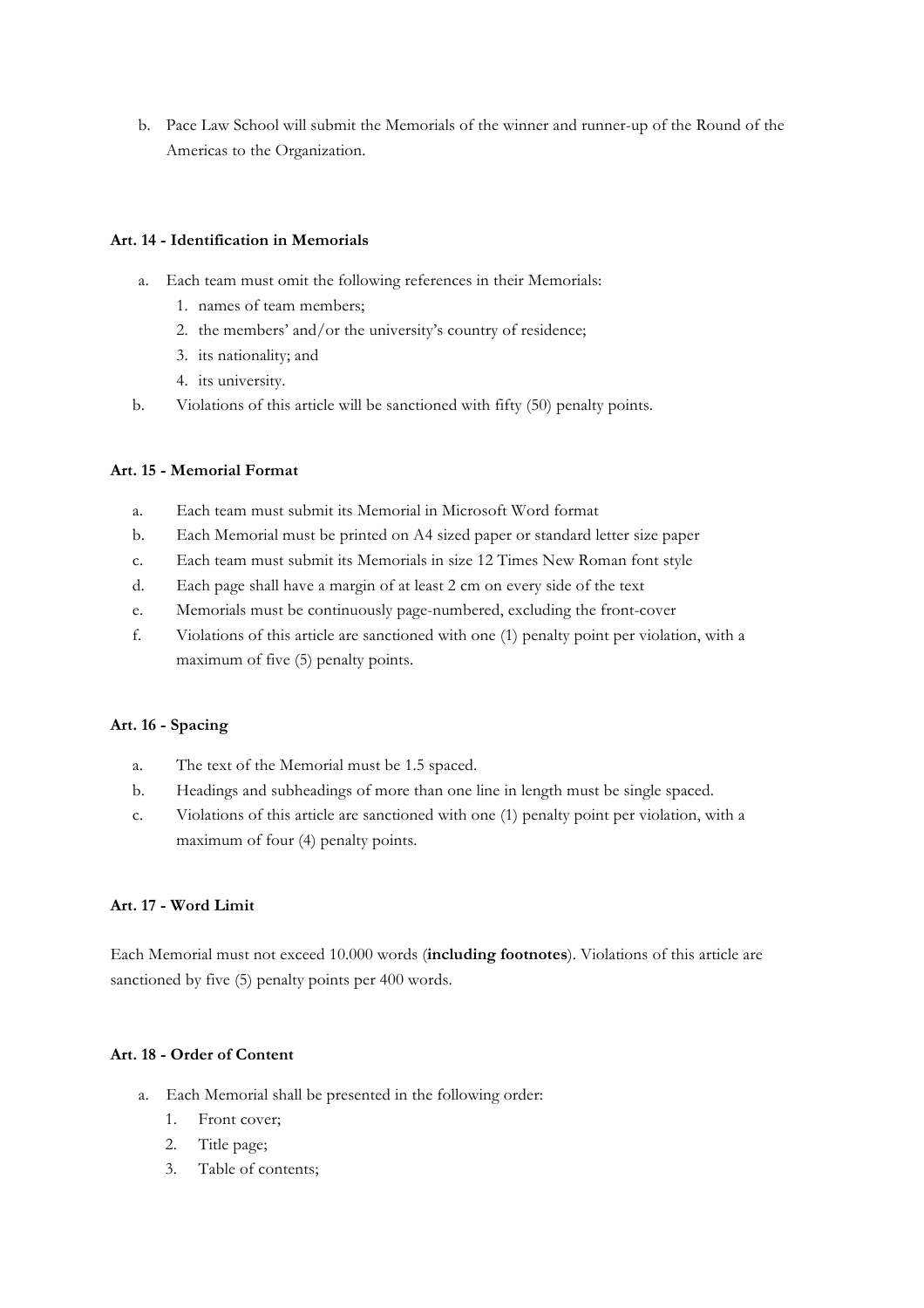- 4. List of abbreviations;
- 5. Index of authorities (list of sources);
- 6. Statement of facts;
- 7. Issues;
- 8. Summary of arguments;
- 9. Written arguments;
- 10. Submissions;
- 11. Optional: Annex (max two (2) pages); and
- 12. Back cover
- b. Violations of this article are sanctioned by two (2) penalty points per violation.

#### **Art. 19 - Front Cover Requirements**

- a. The front cover must contain the following information:
	- 1. Team number
	- 2. Role (Defense Counsel, Government Counsel or the Prosecution)
	- 3. Title of the Competition
	- 4. Year
	- 5. Total word count
- b. The front cover must be color coded accordingly:
	- 1. Red for Government Counsel
	- 2. Green for Counsel for the Prosecution
	- 3. Blue for Victim's Counsel
- c. Violations of this article will be sanctioned with one (1) penalty point per violation, with a maximum of three (3) penalty points.

#### **Art. 20 - Footnotes**

- a. Footnotes are to be in Times New Roman font style, size 10 font, single spaced. Spacing between each footnote shall be 1.5.
- b. Consistency in the reference to sources throughout the Memorial is required. A referred-to document should be easy to find using the footnote.
- c. All the sources referred to in footnotes must be included in the index of authorities.
- d. Footnotes must be uniform.
- e. Footnotes may not include any other text than the citation itself.
- f. Abbreviations of sources within footnotes are allowed. The abbreviation has to be announced in the footnote itself or in the index of authorities.
- g. Violations of this article are sanctioned with two (2) penalty points per violation, with a maximum of ten (10) penalty points.

#### **Art. 21 - Scoring Structure Memorials**

a. Scores are awarded out of a maximum of 100 points.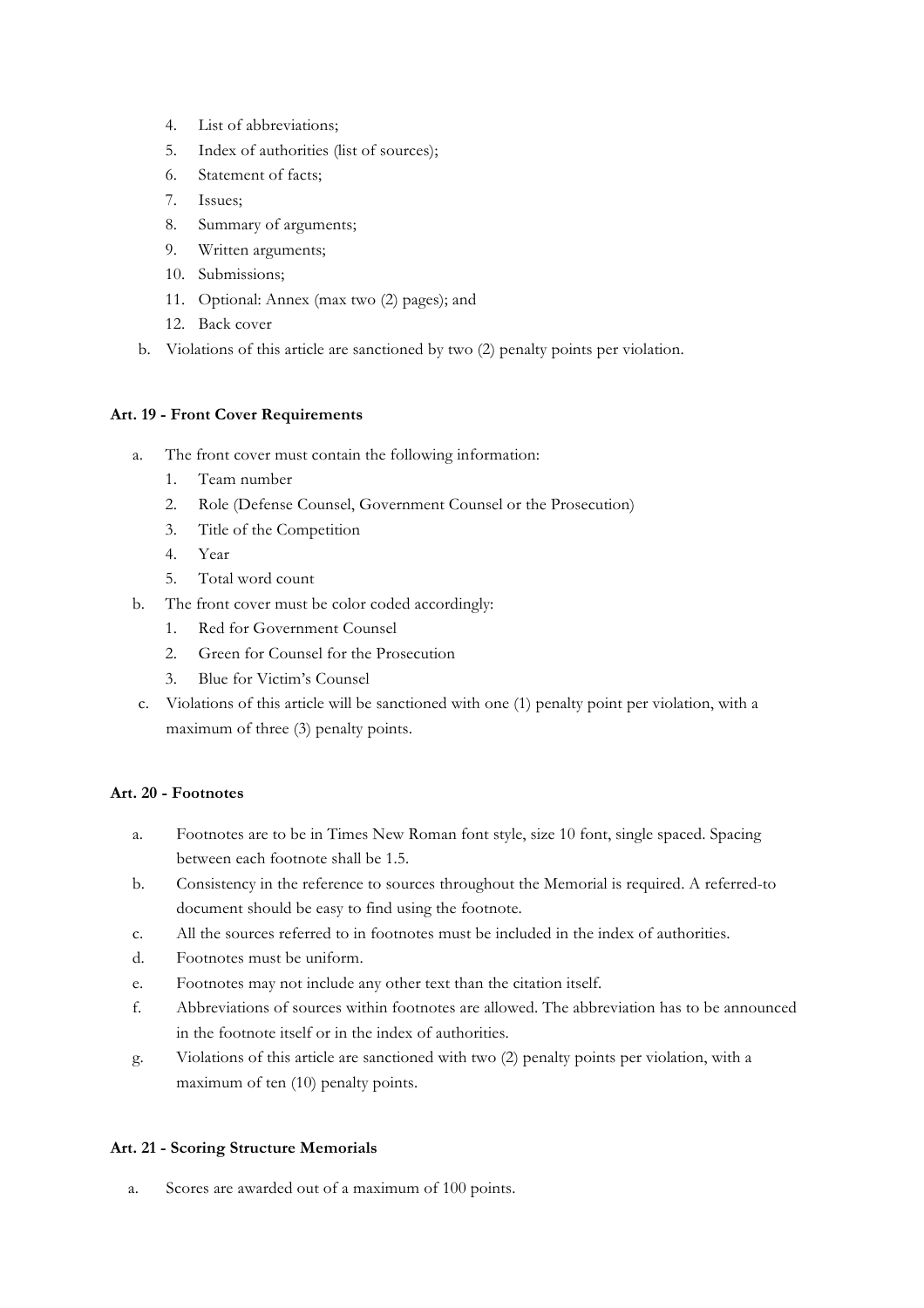- b. Scores are awarded for:
	- 1. Organization, structure, and analysis of the issues: 20 points
	- 2. Use of facts and legal principles: 20 points
	- 3. Use of authorities and citations: 20 points
	- 4. Persuasiveness, ingenuity, logic, and reasoning: 20 points
	- 5. Grammar, style, and clarity: 20 points

#### **Art. 22 - Late Delivery Memorials**

Late delivery of memorials is sanctioned with twenty (20) penalty points.

#### **Art. 23 - Plagiarism**

Plagiarism in Memorials will be sanctioned with disqualification of the team. A team's disqualification is final and irrevocable.

#### **Chapter 5: Oral Round Provisions**

#### **Art. 24 - Content**

a. Each team's Hearing pleadings must demonstrate an outstanding knowledge of the ICC Rules of Procedure and Evidence and the applicable international criminal law principles.

#### **Art. 25 - Appearance**

- a. Each team scheduled to appear has a maximum of fifteen (15) minutes to appear before the bench from the start of the scheduled time.
- b. The Competition will proceed on an *ex parte* basis at the expiration of the fifteen (15) minutes.

#### **Art. 26 - Speakers**

- a. Each team shall consist of three speakers. Every speaker of a team will take on the presentation of Defense Counsel, Government Counsel or the Prosecution. It is within the discretion of each team to decide which speaker will present the rebuttal.
- b. Only two members of each team, speakers and/or researchers, are allowed to be present before the bench.
- c. Each speaker will speak according to the time allocated under Articles 32 and 33.
- d. Verbatim reading of the Memorials during the Hearings is strictly prohibited and will be penalized.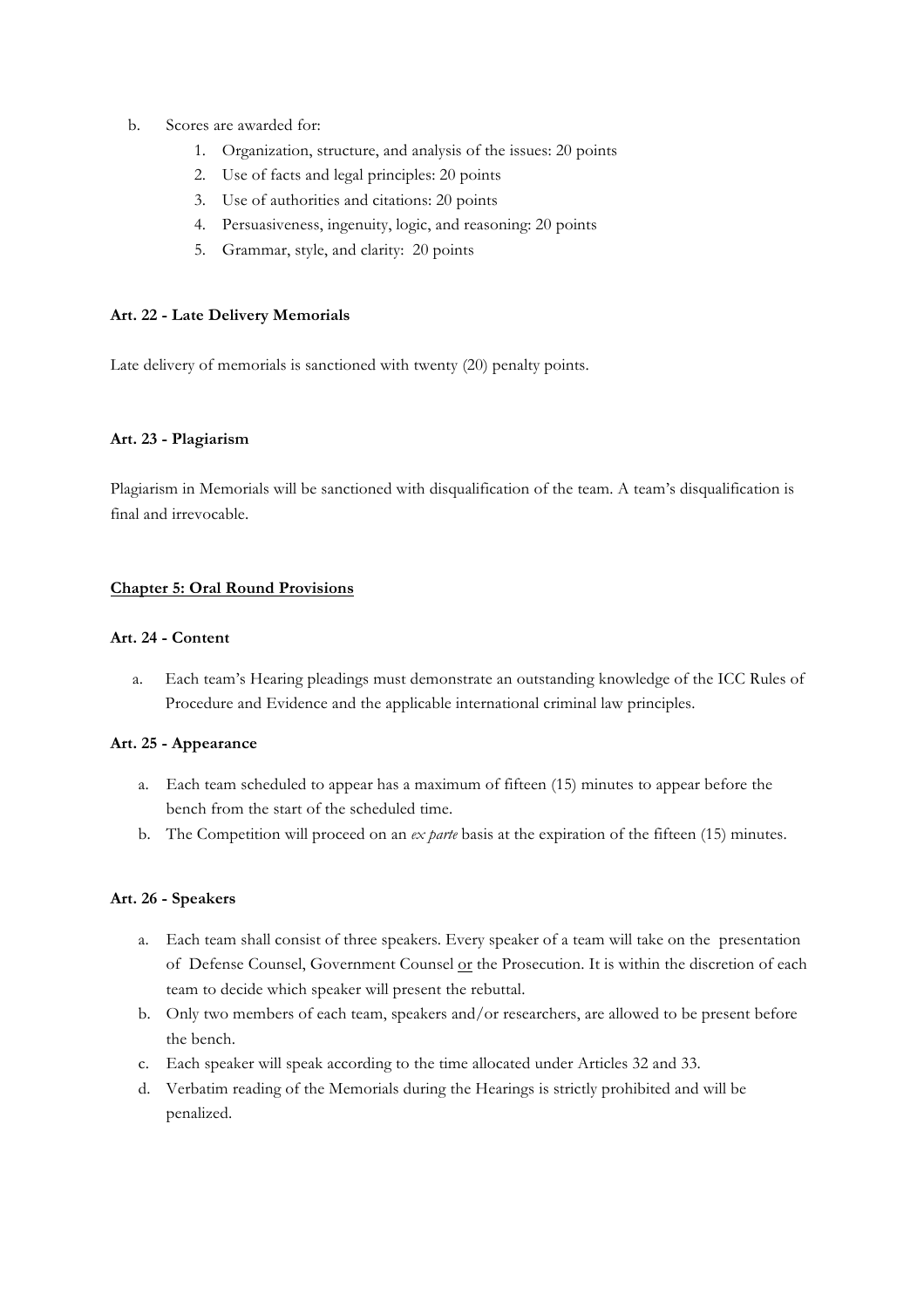## **Art. 27 - Communication**

- a. Communication between the speakers and the coaches, team members not presenting or Competition spectators, is strictly prohibited during the Hearings.
- b. Only those present before the bench are permitted to communicate in writing with each other.
- b. The use of laptops during the Hearings is strictly prohibited. An exception can be made by the Organization for exceptional circumstances, such as a team member's disability.
- c. Violations of this article are sanctioned with 50 points.

#### **Art. 28 - Raising Objections**

- a. The speakers are allowed to make a maximum of one objection per session to the exposition of the oralist of the other teams, as long as it is of an utmost importance for the procedure before the ICC and refers to the immediate argument of the pleading oralist.
- b. An objection is only permissible in the following situations:
	- 1. When any of the speakers refer to events that are not mentioned in the case;
	- 2. Radical differences between oral arguments and arguments in the written memorial;
	- 3. If the Bench Members deem it appropriate.
- c. Once the reasons for the filed objection are expressed, the Bench Members are obliged to hear the arguments of the counterpart to decide on the legality or illegality of the objection.
- d. The Bench will decide by unanimous vote on the admissibility or inadmissibility of the objection. In case of misusing the objection, the speaker that objects will be sanctioned by a deduction of up to ten (10) discretionary penalty points.
- e. The objection will not be included in the time mentioned in Articles 31 and 32.

#### **Art. 29 - Speaking Time**

- a. Presentation by Government Counsel: 20 minutes
- b. Presentation by Counsel for the Prosecution: 20 minutes
- c. Presentation by the Victims' Counsel: 20 minutes

#### **Art. 30 - Rebuttal**

- a. Rebuttal by Government Counsel: up to 10 minutes
- b. Rebuttal by Counsel for the Prosecution: up to 10 minutes
- c. Rebuttal by the Victims' Counsel: up to 10 minutes

#### **Art. 31 - Judgment**

- a. Bench deliberation: 30 minutes (maximum)
- b. Delivery of judgment by the Bench: 15 minutes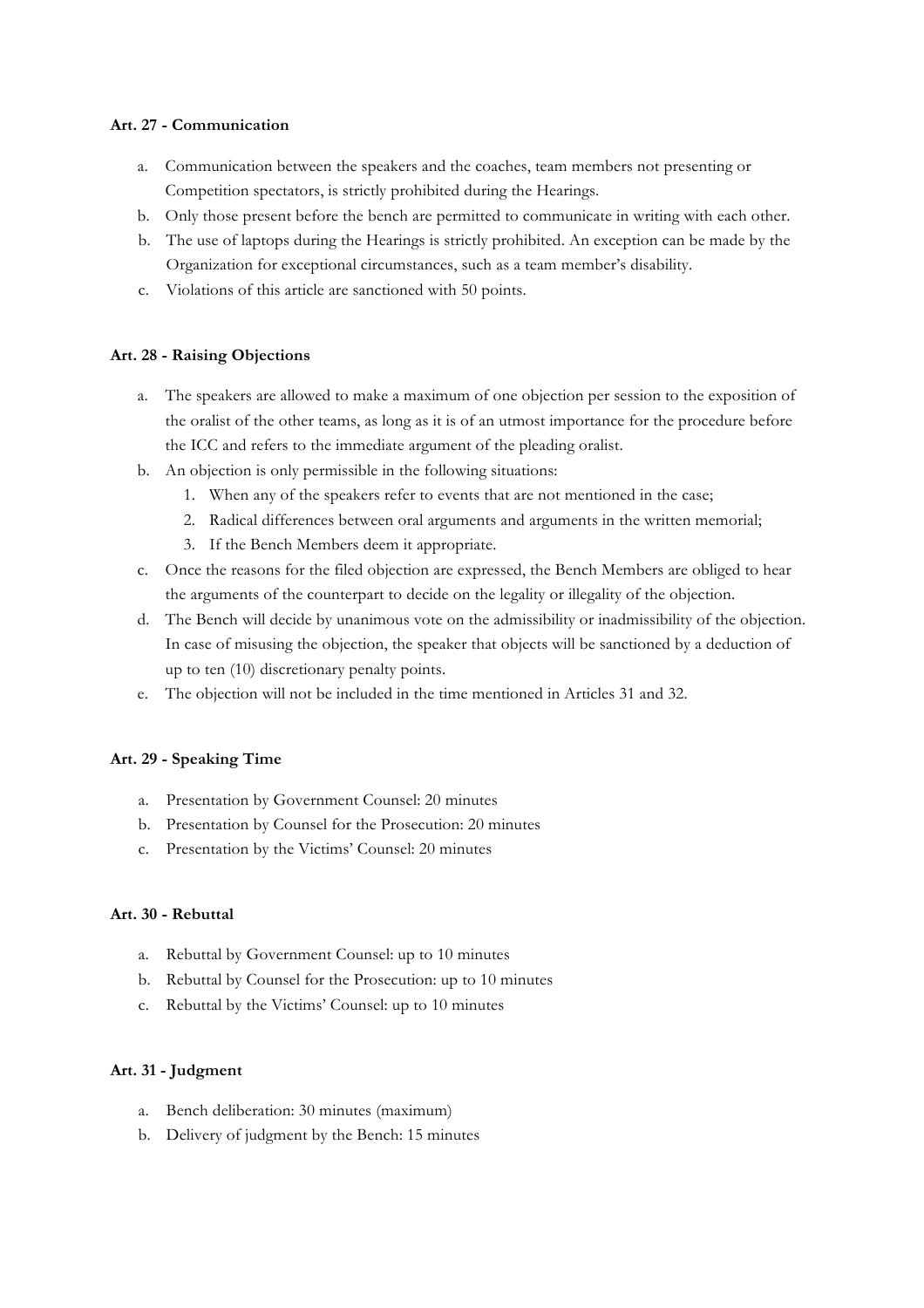#### **Art. 32 - Bench Composition**

- a. To the best of the Organization's ability, each Bench will be composed of two (2) members and a President (appointed by the Organization or by consensus of the judges participating in the hearing) and shall be assisted by a bench clerk. We will endeavour to have Bench Members that have knowledge and experience in the fields of international criminal law, international human rights law, public international law, and/or criminal law. All Bench Members will be fully briefed on the issues presented.
- b. An advisor of a participating team cannot be appointed as a Bench Member without prior consent from teams participating in that round.
- c. Bench Members for oral sessions can be distinct from the Bench evaluating the memorials. All Bench Members must read the case, as well as other explanatory documents that may be produced by the case author. Though not compulsory, bench members may wear a judicial robe.
- d. Bench Members are not permitted to give their individual opinion outside the deliberation room of which team or student they personally consider the best participant.
- e. During the oral rounds, the Bench shall ensure the respect or the Rules in all Rounds and assess the quality of the arguments. The Bench members are encouraged to intervene with appropriate questions during the oral pleading to further assess the knowledge and the preparation of the oralists.
- f. The Bench will follow its own Rules of Procedure within the framework of accepted norms of judicial practice, and with regard to questions of doubt or dispute in the procedure or facts. A decision of the Presiding Member of the Bench shall be final.
- g. The Bench Members shall mark the oral arguments in accordance with the scoring criteria provided for in these Rules.
- h. Team objections to a jury panel due to conflict of interest or prior relationship must be disclosed and communicated to the Bench Clerk/Bailiff prior to the commencement of the Hearing.

#### **Art. 33 - Role of the Bench Clerk/Bailiff**

- a. The Bench Clerk/Bailiff is nominated by the Organization.
- b. The Bench Clerk/Bailiff is responsible for:
	- 1. the collection of the score sheets and their delivery to the Organization;
	- 2. briefing and advising the bench members on the Rules of Procedure contained herein;
	- 3. keeping order during the Hearing;
	- 4. facilitating the sessions' development;
	- 5. timekeeping.

### **Art. 34 - Scores**

- a. Scores are rewarded out of a maximum of 100 points.
- b. Scores are allocated as follows:
	- a. Organization, structure, and analysis of the issues: 20 points
	- b. Use of facts and legal principles: 20 points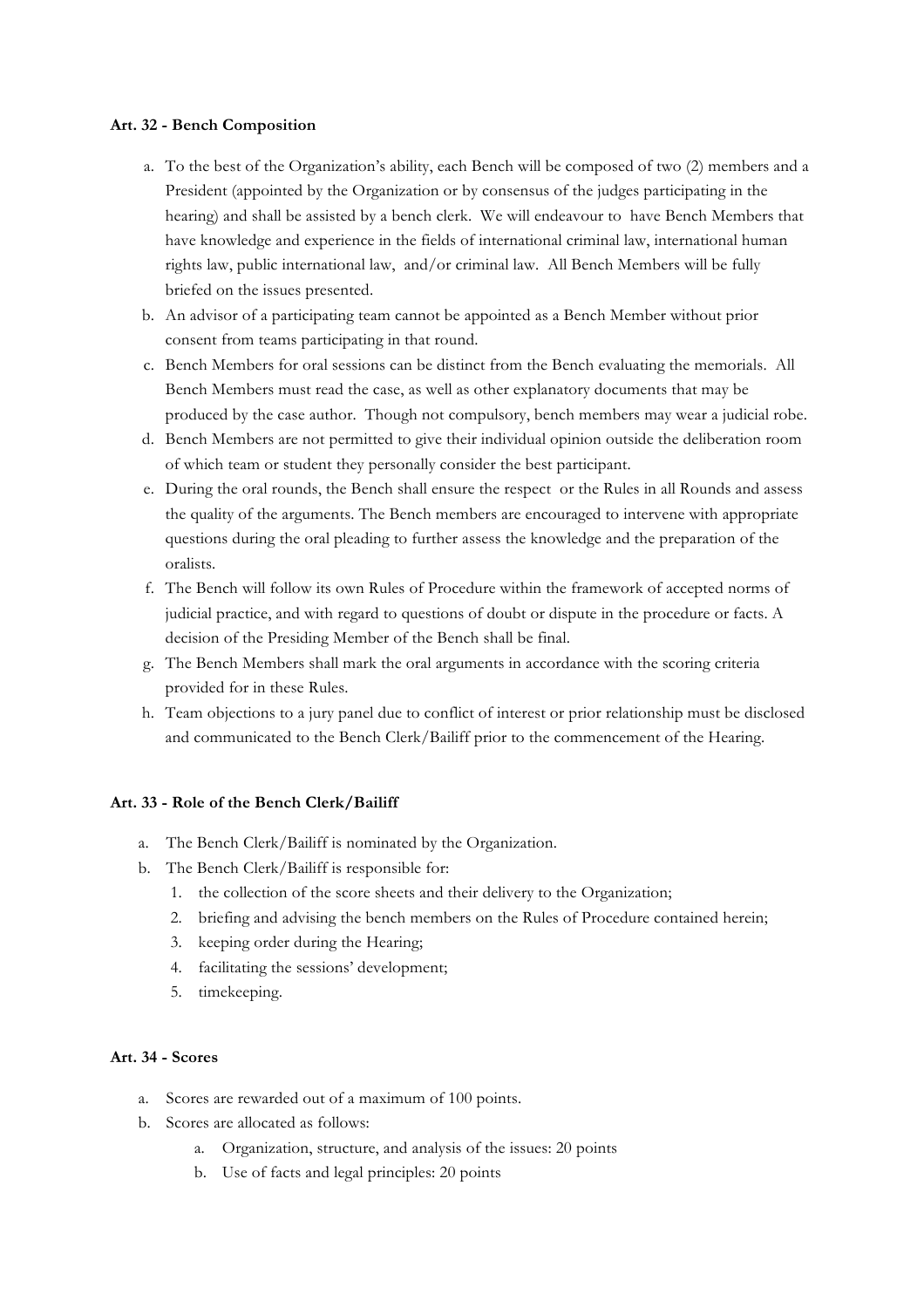- c. Use of authorities and citations: 20 points
- d. Persuasiveness, ingenuity, logic, and reasoning: 20 points
- e. Presentation: 20 points

## **Art. 35 - Penalties for Inappropriate Behaviour**

- a. Every team should maintain the fullest dignity and decorum not only in the Courtroom but during the entire Competition.
- b. Inappropriate behaviour or blatant disregard for the procedures may result in the disqualification of a team or the team will be sanctioned by a deduction of fifteen (15) points.
- c. Inappropriate behaviour displayed by any observers of the Competition will result in being escorted out of the Competition venue.

# **Art. 36 - Scouting**

- f. Scouting is forbidden at all times during the Competition.
- g. Scouting is defined as:
	- 1. when a team or its members including students, coaches and spectators associated with that team attend a Hearing in which they are not participants;
	- 2. instances where students, coaches or spectators discuss with or pose questions of substantive issues of international criminal law to the judges.
- h. Violations of this article will result in disqualification. A team's disqualification is final and irrevocable.

#### **Chapter 6: The Awards**

#### **Art. 37 - Categories of the Awards**

- a. The following awards will be given by the ICC after the Final Round:
	- i. Winner
	- ii. First Runner-up
	- iii. Second Runner-up;
	- iv. Best Oralist;
- b. The following awards will be given by the Organization after the Semi-Final Rounds:
	- i. Best Memorial
	- ii. Best Government Counsel (speaker)
	- iii. Best Prosecutor (speaker)
	- iv. Best Victims' Counsel (speaker)
- c. Each participating team shall receive a certificate of participation.

#### **Chapter 7: The Organization**

#### **Art. 38 – Organization**